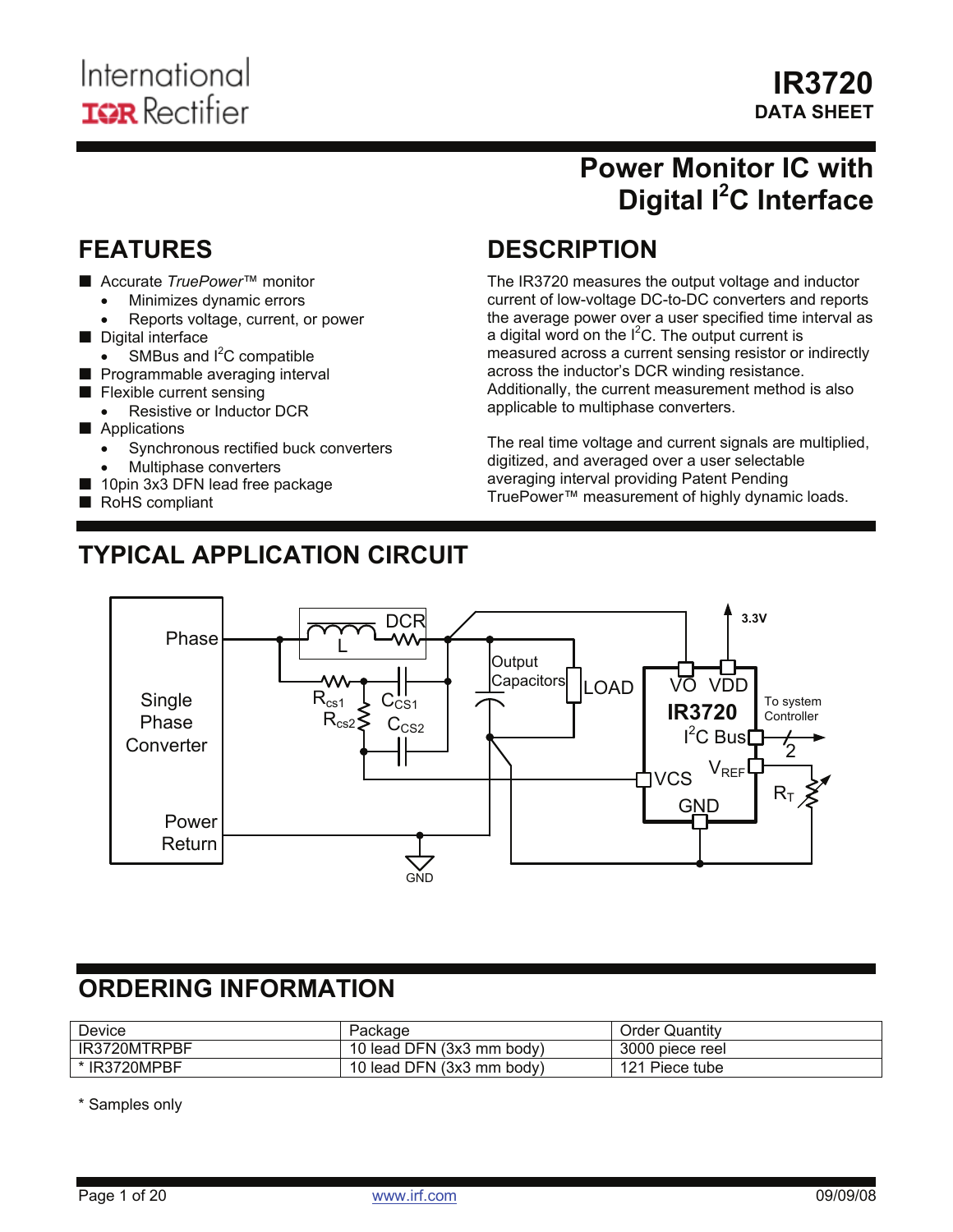## **ABSOLUTE MAXIMUM RATINGS**

All voltages referenced to GND

| All other Analog and Digital pins3.9V |  |
|---------------------------------------|--|

Operating Junction Temperature .... -10 $^{\circ}$ C to 150 $^{\circ}$ C Storage Temperature Range .......... -65°C to 150°C Thermal Impedance  $(\theta_{JC})$ ..................................53°C/W ESD Rating ............HBM Class 2 JEDEC Standard MSL Rating ..................................................Level 2 Reflow Temperature ..................................... 260°C

Stresses beyond those listed under "Absolute Maximum Ratings" may cause permanent damage to the device. These are stress ratings only and functional operation of the device at these or any other conditions beyond those indicated in the operational sections of the specifications are not implied. Exposure to absolute maximum rating conditions for extended periods may affect device reliability.

## **ELECTRICAL SPECIFICATIONS**

Unless otherwise specified, these specifications apply: VDD =  $3.3V \pm 5%$ , 0°C  $\leq T_J \leq 125$ °C, 0.5  $\leq$  VO  $\leq$  1.8 V, and operation in the system accuracy test circuit. See notes following table.

| <b>PARAMETER</b>                          | <b>MIN</b>                                                                                                                                                                                                               | <b>TYP</b> | <b>MAX</b> | <b>UNIT</b> |        |
|-------------------------------------------|--------------------------------------------------------------------------------------------------------------------------------------------------------------------------------------------------------------------------|------------|------------|-------------|--------|
| <b>IC SYSTEM ACCURACY</b>                 |                                                                                                                                                                                                                          |            |            |             |        |
| Power accuracy,<br>IC only                | $R_{CS2}$ = 600 $\Omega$ , $R_T$ = 25.5 k $\Omega$ , $V_{DCR}$ = 20 mV,<br>VO=1 volt, $C_{CS2} = 1 \mu F$<br>Sampling frequency 512 kHz.<br>Sampling interval 8 ms, $0^{\circ}C \leq T_J \leq 85^{\circ}C$<br>Notes 1, 2 |            |            | 3.3         | $\%$   |
| <b>BIAS SUPPLY</b>                        |                                                                                                                                                                                                                          |            |            |             |        |
| VDD Turn-on Threshold, VDD <sub>UP</sub>  |                                                                                                                                                                                                                          |            |            | 3.1         | V      |
| VDD Turn-off Threshold, VDD <sub>DN</sub> |                                                                                                                                                                                                                          | 2.4        |            |             | V      |
| <b>VDD Operating Current</b>              | $R_T$ = 25.5 k $\Omega$                                                                                                                                                                                                  |            | 480        | 660         | μA     |
| <b>VDD Shutdown Current</b>               | Config Reg enable bit d4=1                                                                                                                                                                                               |            | 17         | 100         | μA     |
| <b>VOLTAGE REFERENCE</b>                  |                                                                                                                                                                                                                          |            |            |             |        |
| $V_{REF}$ Voltage                         | $R_T$ = 25.5 k $\Omega$                                                                                                                                                                                                  | 1.4        | 1.5        | 1.6         | $\vee$ |
| Reference load, $R_T$                     | Note 1                                                                                                                                                                                                                   | 20         | 25.5       | 40          | kΩ     |
| <b>VOLTAGE SENSOR</b>                     |                                                                                                                                                                                                                          |            |            |             |        |
| Voltage error                             | VO=1V; V <sub>DCR</sub> =0 mV, 0 <sup>o</sup> C ≤ T <sub>J</sub> ≤ 85 <sup>o</sup> C<br>$R_{CS2}$ =600 $\Omega$ , R <sub>T</sub> =25.5 k $\Omega$ , Note 1                                                               | $-0.75$    |            | 0.75        | $\%$   |
| Voltage, full scale $V_{FS}$              |                                                                                                                                                                                                                          |            | 1.854      |             | V      |
| <b>CURRENT SENSOR</b>                     |                                                                                                                                                                                                                          |            |            |             |        |
| Voltage, Current Gain, V <sub>IG</sub>    | $R_T$ = 25.5 k $\Omega$                                                                                                                                                                                                  |            | 1.5        |             | $\vee$ |
| Current range, lo x DCR                   | RCS2=600 $\Omega$ , R <sub>T</sub> =25.5 k $\Omega$                                                                                                                                                                      | $-35$      |            | 35          | mV     |
| <b>Current error</b>                      | VO=1V; V <sub>DCR</sub> =20 mV, 0 <sup>°</sup> C ≤ T <sub>J</sub> ≤ 85 <sup>°</sup> C<br>RCS2=600 $\Omega$ , R <sub>T</sub> =25.5 K $\Omega$ , Note 1                                                                    | $-2.4$     |            | 2.4         | $\%$   |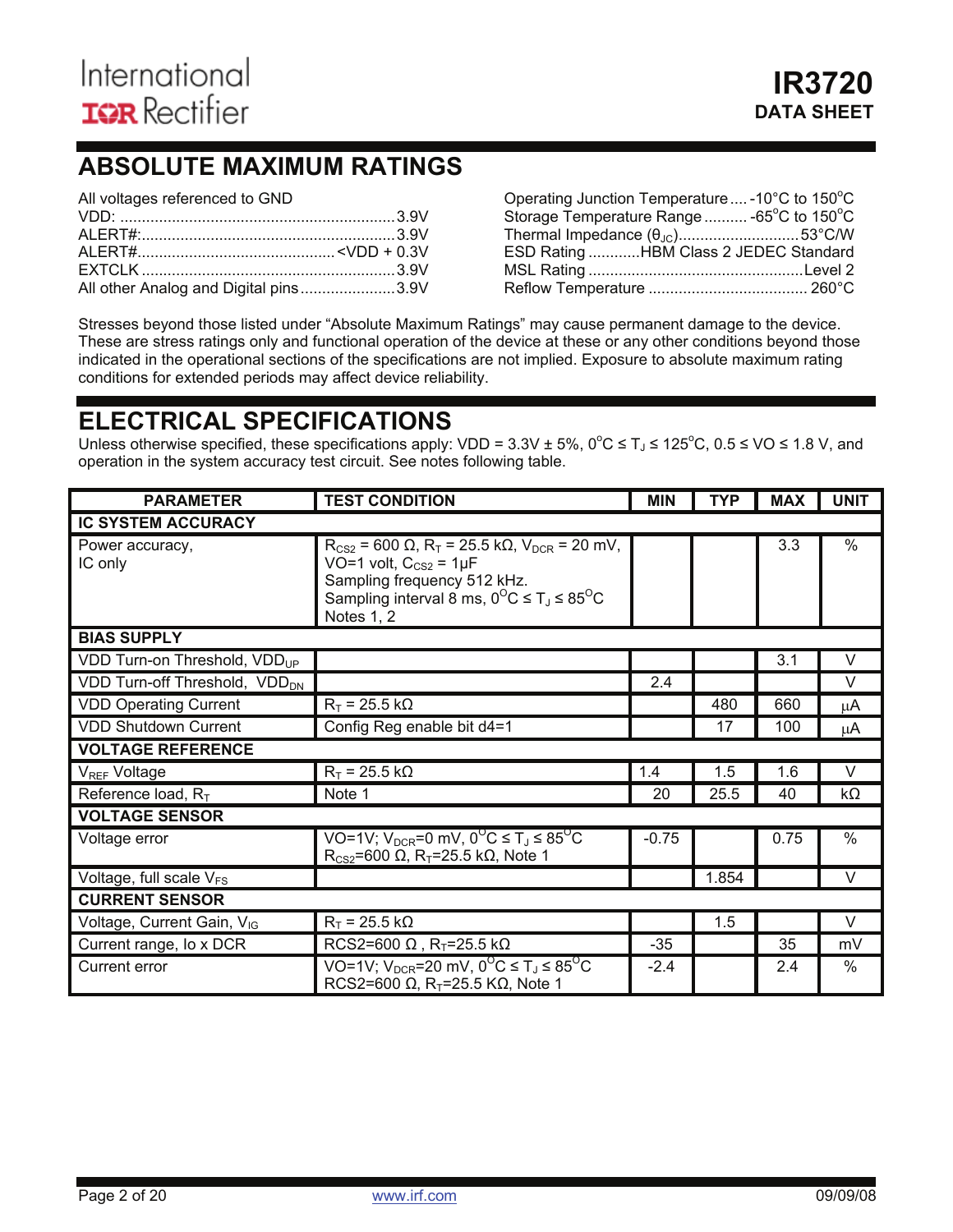# International **IGR** Rectifier

| <b>PARAMETER</b>                                                  | <b>TEST CONDITION</b>                                                     | <b>MIN</b>  | <b>TYP</b> | <b>MAX</b>  | <b>UNIT</b>       |
|-------------------------------------------------------------------|---------------------------------------------------------------------------|-------------|------------|-------------|-------------------|
| <b>DIGITIZER</b>                                                  |                                                                           |             |            |             |                   |
| Internal Sampling frequency                                       | Driven from internal clock                                                | 435         | 512        | 589         | kHz               |
| <b>External Sampling frequency</b>                                | Driven from external clock                                                | 922         | 1024       | 1126        | kHz               |
| <b>Transition time</b>                                            | Driven from external clock Note 1                                         |             |            | 50          | ns                |
| <b>POWER INFORMATION</b>                                          |                                                                           |             |            |             |                   |
| Minimum Averaging Interval                                        | Config Reg [d3d0] = b'0000, Note 1                                        | 0.9         | 1          | 1.1         | ms                |
| Maximum Averaging Interval                                        | Config Reg [d3d0] = b'1000, Note 1                                        | 230         | 256        | 282         | ms                |
| Output Register                                                   | VO=1V; $V_{DCR}$ =20 mV                                                   | 1380        | 1440       | 1500        | <b>HEX</b>        |
| Measuring power                                                   | $R_{CS2}$ =600 $\Omega$ , $R_T$ =25.5 k $\Omega$ , Note 1,2               |             |            |             |                   |
| <b>Output Register</b>                                            | $\overline{VO=0.5V}; V_{DCR}=20$ mV                                       | 0980        | 0A00       | 0A80        | <b>HEX</b>        |
| Measuring power                                                   | $R_{CS2}$ =600 Ω, R <sub>T</sub> =25.5 kΩ, Note 1,2<br>VO=1V; $VDCR=0$ mV | <b>FF40</b> | 0000       | 00C0        | <b>HEX</b>        |
| <b>Output Register</b><br>Measuring power                         | $R_{CS2}$ =600 $\Omega$ , R <sub>T</sub> =25.5 k $\Omega$ , Note 1,2      |             |            |             |                   |
| <b>Output Register</b>                                            | VO=1V; $V_{DCR}$ =-8 mV                                                   | F740        | F800       | <b>F8C0</b> | <b>HEX</b>        |
| Measuring power                                                   | $R_{CS2}$ =600 Ω, R <sub>T</sub> =25.5 kΩ, Note 1,2                       |             |            |             |                   |
| Full Scale Output Register                                        | $VO = 1.8$ ; $V_{DCR} = 35$ mV                                            | 3DC0        | 3F80       | 4000        | <b>HEX</b>        |
| Measuring power                                                   | $R_{CS2}$ =600 Ω, R <sub>T</sub> =25.5 kΩ, Note 1,2                       |             |            |             |                   |
| <b>DIGITAL INPUT AND OUTPUT</b>                                   |                                                                           |             |            |             |                   |
| ALERT# pull down resistance                                       | Sink 3 mA                                                                 |             |            | 250         | $\Omega$          |
| SDA & SCL HIGH Level                                              | Note 1                                                                    | 2.1         |            |             | $\overline{\vee}$ |
| SDA & SCL Low Level                                               | Note 1                                                                    |             |            | 0.8         | $\vee$            |
| <b>SCL Input current</b>                                          | Note 1                                                                    | $-5$        |            | $+5$        | uA                |
| SDA pull down voltage                                             | Sink 4 mA Note 1                                                          |             |            | 0.4         | $\vee$            |
| <b>TIMING</b>                                                     |                                                                           |             |            |             |                   |
| Maximum Frequency                                                 | Note 1                                                                    | 10          |            | 400         | kHz               |
| Bus free time between stop and                                    | Note 1                                                                    | 1.3         |            |             | <b>us</b>         |
| start T <sub>BUF</sub>                                            |                                                                           |             |            |             |                   |
| Hold time after (repeated) start<br>condition T <sub>HD:STA</sub> | Note 1                                                                    | 0.6         |            |             | us                |
| Repeated start condition setup                                    | Note 1                                                                    | 0.6         |            |             | <b>us</b>         |
| time $T_{\text{SU:STA}}$                                          |                                                                           |             |            |             |                   |
| Stop condition setup time T <sub>SU:STO</sub>                     | Note 1                                                                    | 0.6         |            |             | us                |
| Data hold time T <sub>HD:DAT</sub>                                | Note 1                                                                    | 300         |            |             | ns                |
| Data setup time T <sub>SU:DAT</sub>                               | Note 1                                                                    | 100         |            |             | ns                |
| Clock low period T <sub>LOW</sub>                                 | Note 1                                                                    | 1.3         |            |             | us                |
| Clock high period T <sub>HIGH</sub>                               | Note 1                                                                    | 0.6         |            |             | us                |
| Clock or data fall time $T_F$                                     | Note 1                                                                    | 20          |            | 300         | ns                |
| Clock or data rise time $T_R$                                     | Note 1                                                                    | 20          |            | 300         | ns                |

### **NOTE:**

- **1.** Guaranteed by design, not tested in production
- **2.** Average of eight data samples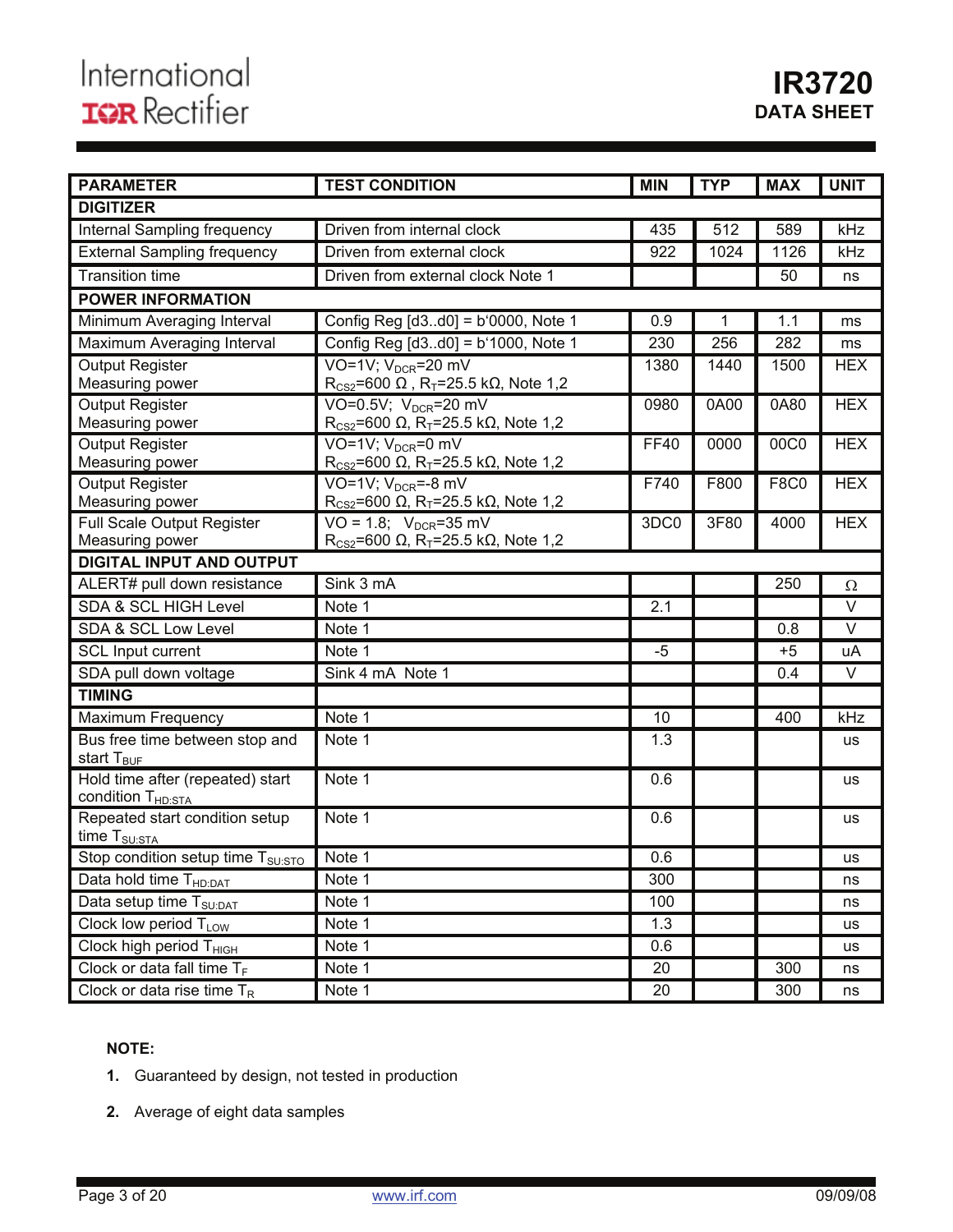## **SYSTEM ACCURACY TEST CIRCUIT**

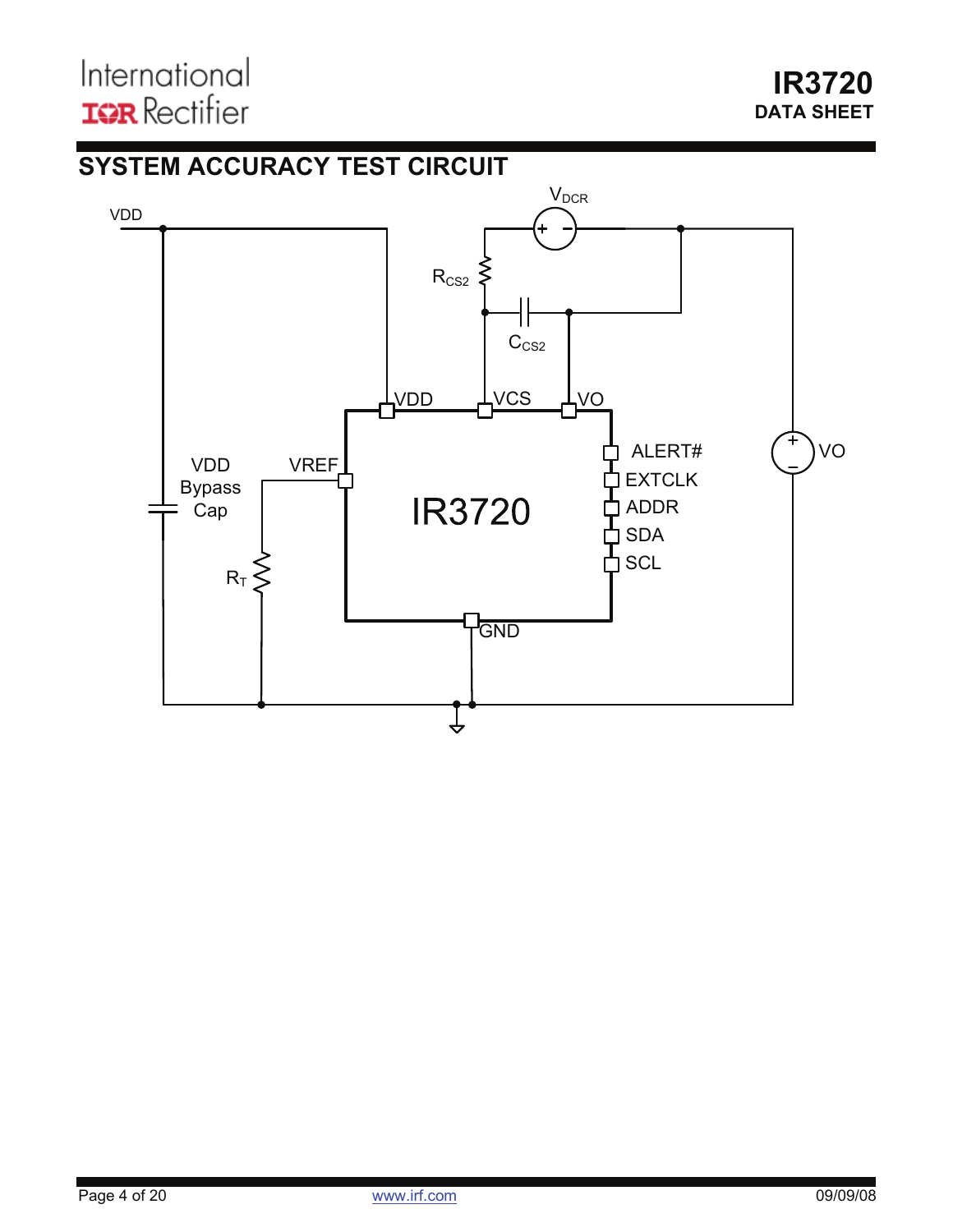## **BLOCK DIAGRAM**



## **IC PIN DESCRIPTION**

| <b>NAME</b>     | <b>NUMBER</b> | <b>I/O LEVEL</b> | <b>DESCRIPTION</b>                                                |
|-----------------|---------------|------------------|-------------------------------------------------------------------|
| <b>VCS</b>      |               | Analog           | Current sensing input                                             |
| VO.             | 2             | Analog           | Voltage sensing input                                             |
| <b>VREF</b>     | 3             | Analog           | Thermistor sensing input                                          |
| <b>GND</b>      | 4             |                  | IC bias supply and signal ground                                  |
| <b>VDD</b>      | 5             | 3.3V             | 3.3V bias supply                                                  |
| <b>EXTCLK</b>   | 6             | 3.3V Digital     | Input for optional external clock                                 |
| <b>ADDR</b>     |               | 3.3V Digital     | I <sup>2</sup> C Address selection input; See Table 1 for address |
| SCL             | 8             | 3.3V Digital     | $\overline{I^2C}$ Clock; Input only                               |
| <b>SDA</b>      | 9             | 3.3V Digital     | I <sup>2</sup> C Data; Input / Open drain output                  |
| ALERT#          | 10            | 3.3V Digital     | Programmable output function; Open drain output clamped to VDD    |
| <b>BASE PAD</b> |               |                  | Connect to pin 4                                                  |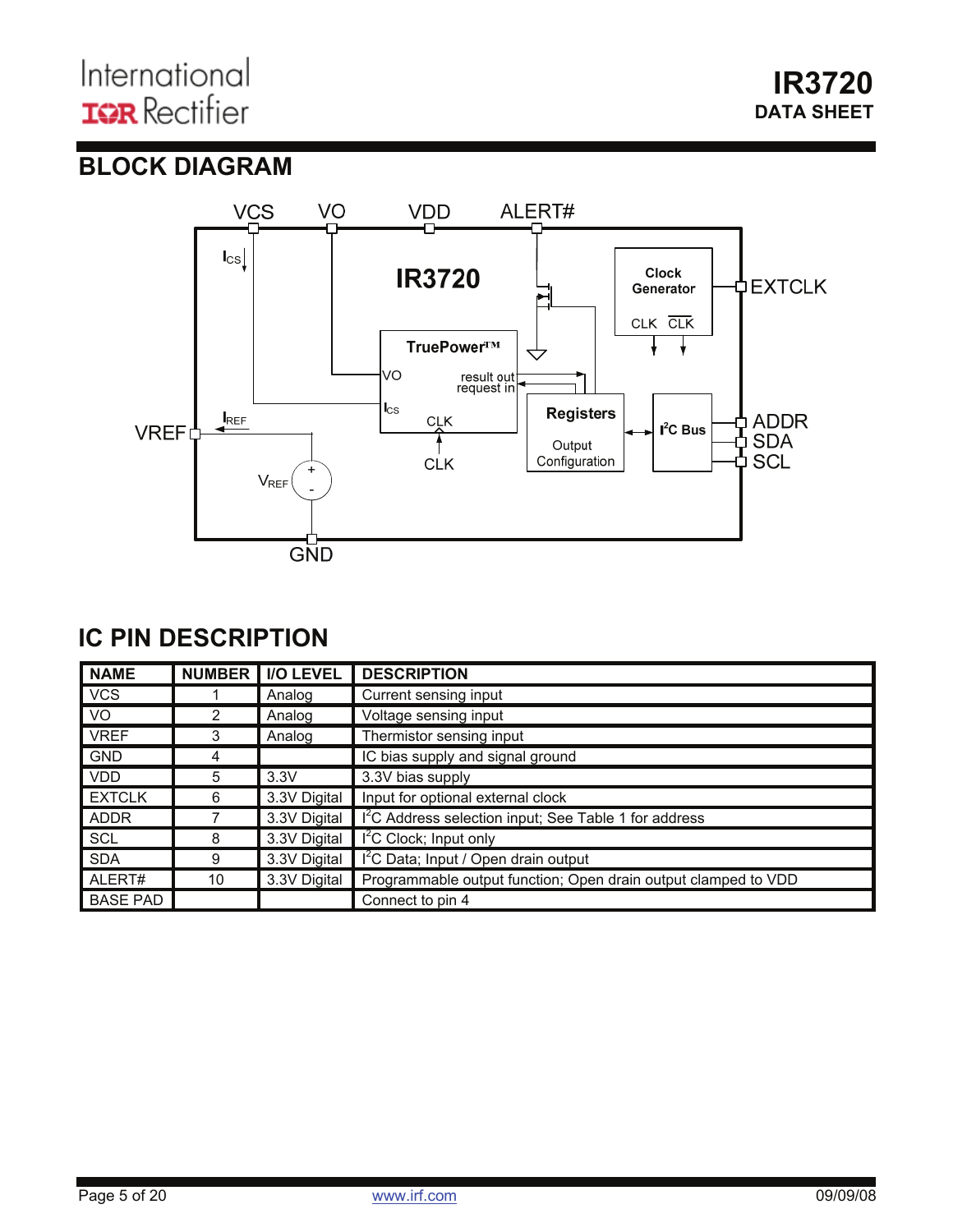### **IC PIN FUNCTIONS**

### **VDD PIN**

This pin provides operational bias current to circuits internal to the IR3720. Bypass it with a high quality ceramic capacitor to the GND pin.

### **GND PIN**

This pin returns operational bias current to its source. It is also the reference to which the voltage VO is measured, and it sinks the reference current established by the external resistor  $R_T$ .

### **VO PIN**

Connect this pin to the location in the circuit where voltage for the power calculation is desired to be monitored. Since it also measures DCR voltage drop it is critical that it be Kelvin connected to the buck inductor output. Power accuracy may be degraded if the voltage at this pin is below  $VO_{min}$ .

### **VCS PIN**

The average current into this pin is used to calculate power. A switched current source internal to the IR3720 will maintain the average voltage of this pin equal to the voltage of the VO pin.

### **VREF FUNCTION**

A voltage reference internal to the IR3720 drives the  $V_{REF}$  pin while the pin current is monitored and used to set the amplitude of the current monitor switched current source  $I_{REF}$ . This pin should be connected to GND through a precision resistor network  $R<sub>T</sub>$ . This network may include provision for canceling the positive temperature coefficient of the buck inductor's DC resistance (DCR).

### **ALERT# FUNCTION**

The ALERT# pin is a multi-use pin. During normal use it can be configured via the  $I^2C$  as an open drain ALERT# pin that will be driven logic low when new data is available in the output register. After the output register has been read via the  $I^2C$  the ALERT# will be released to its high resistance state. This pin can also be programmed to pull low when the output exceeds the programmable level.

### **ADDR PIN**

The ADDR pin is an input that establishes the  $I^2C$ address. Valid addresses are selected by grounding, floating, or wiring to VDD the ADDR pin. Table 1, "User Selectable Addresses", provides a mapping of possible selections.

#### **Table 1 User selectable addresses**

| ADDR pin configuration | $I^2C$ Address |
|------------------------|----------------|
| Low                    | b'1110 000     |
| Open                   | b'1110 010     |
| High                   | b'1110 110     |

### **EXTCLK**

This pin is a Schmitt trigger input for an optional externally provided square wave clock. The duty ratio of this externally provided clock, if used, shall be between 40% and 60%. If no external clock is used, connect this pin to GND and the internal clock will be used.

#### **SCL**

SCL is the  $I^2C$  clock and is capable of functioning with a rate as low as 10 kHz. It will continue to function as the rate is increased to 400 kHz. This device is considered a slave, and therefore uses the SCL as an input only.

### **SDA**

SDA is monitored as data input during master to slave transactions, and is driven as data output during slave to master transactions as indicated in the Packet Protocol section to follow.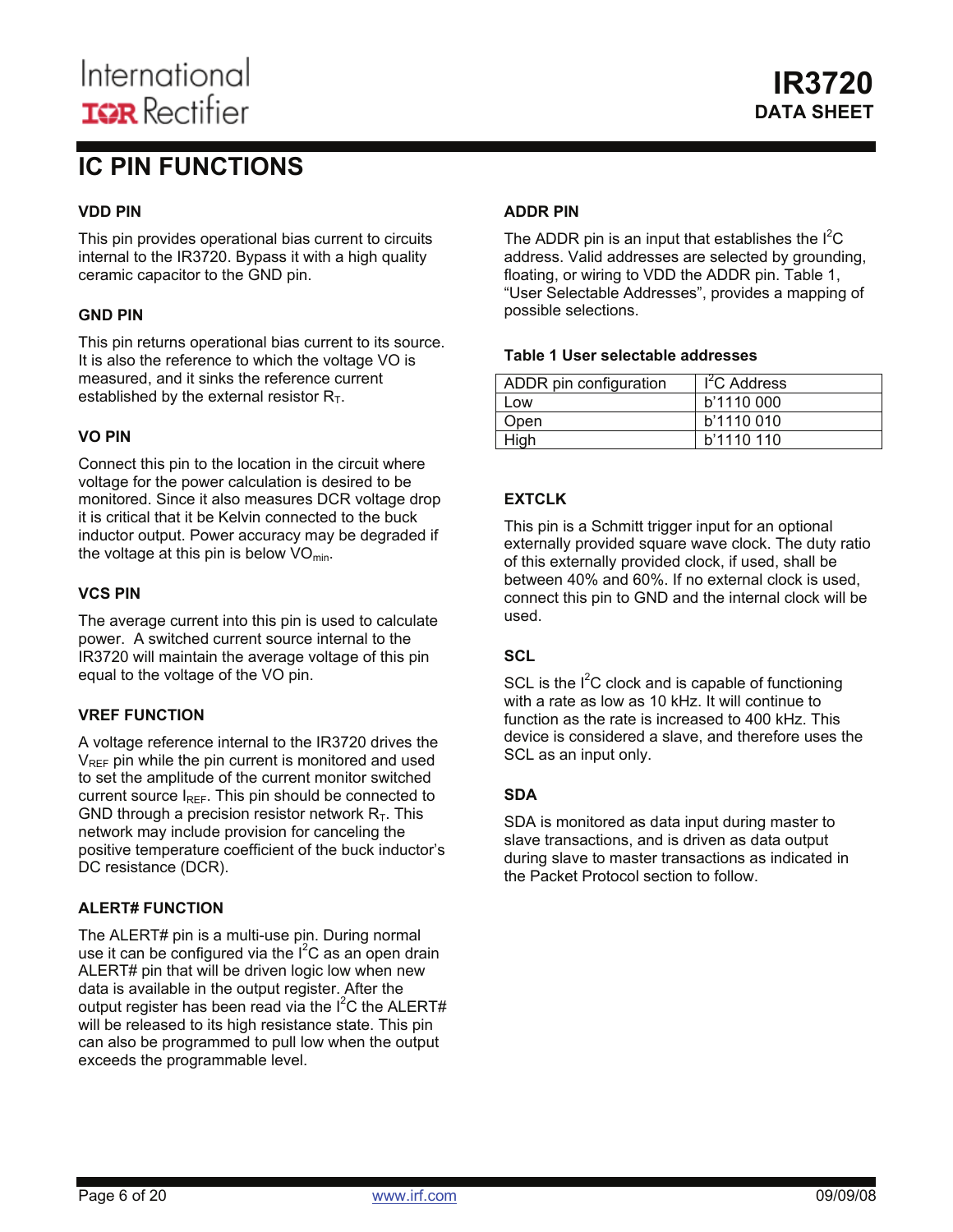### **TYPICAL PERFORMANCE CHARACTERISTICS**

(System Accuracy Test Circuit, VDD=3.3 V, R<sub>CS2</sub> = 600  $\Omega$ , C<sub>CS2</sub> = 1 μF, R<sub>T</sub> = 25.5 k  $\Omega$ )





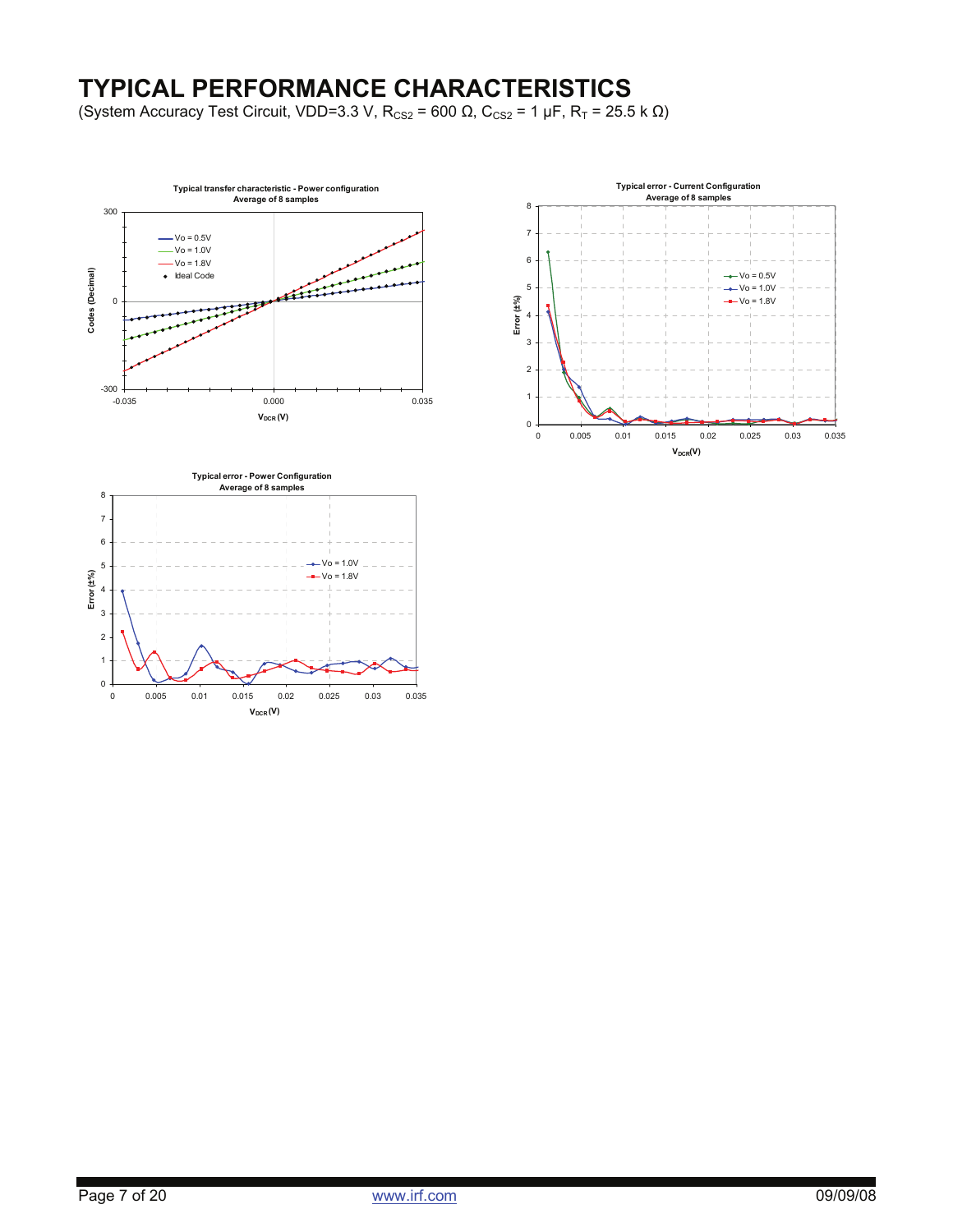## **FUNCTIONAL DESCRIPTION**

Please refer to the Functional Description Diagram below. Power flow from the buck converter is the product of output voltage times the current  $I_1$  flowing through the inductor.

Average power is measured with the aid of International Rectifier's proprietary TruePower™ circuit. Voltage, current, or the product of voltage Vo and current is digitized over the interval of interest and ported to the OUTPUT register. The VCS pin is maintained at an average voltage equal to Vo.

The full-scale voltage that can be measured is  $V_{FS}$ .

The full-scale positive current that can be measured is

$$
I_{FS} = \frac{V_{IG}}{R_T} \cdot \frac{(R_{CS1} + R_{CS2})}{DCR}.
$$
 (1)

Full-scale current capability is designed by specifying the external circuit values of equation 1.

The full scale power  $P_{FS}$  that can be measured is the product of full-scale voltage and full scale current.



Figure 1 Functional Description Diagram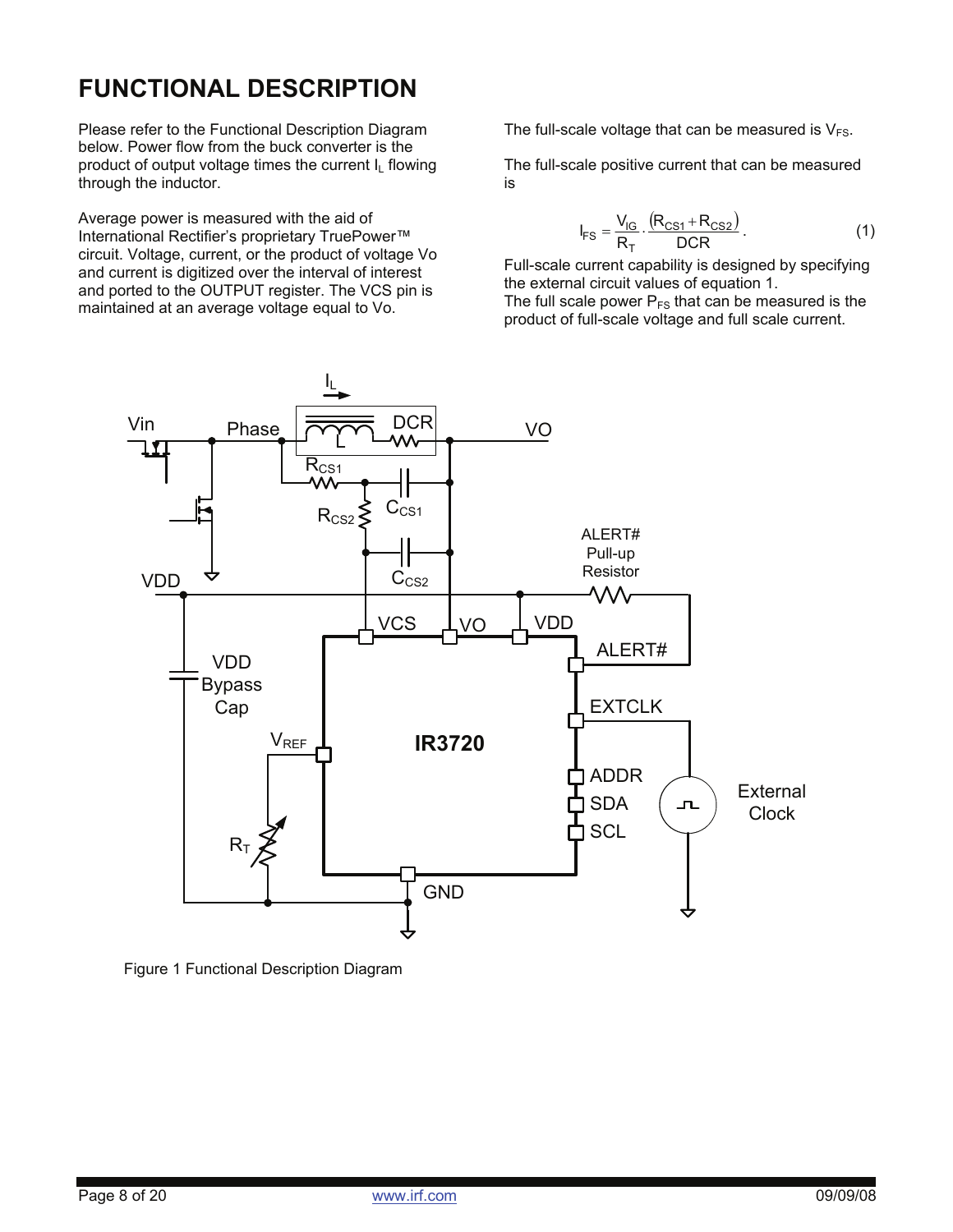## **RESISTOR SENSING APPLICATION**

The voltage on the shunt resistor of the circuit below is directly proportional to the current from the source. Shunts developing 5 mV to 75 mV at  $I_{FS}$  have been used. Accuracy is enhanced at the higher voltage. Select R<sub>T</sub> to be a 25.5 kΩ 1% or better initial tolerance resistor. This value will sink 1.5V  $/R<sub>T</sub>$  of current from the VREF pin of the IR3720.

 $R<sub>CS2</sub>$  should be chosen such that this current through it develops the same voltage that is developed by the shunt at full scale current.

 $C<sub>CS2</sub>$  is the integrator capacitor and should be between  $0.1 \mu$ F and  $10 \mu$ F.



**Figure 2 Resistor Sensing Circuit**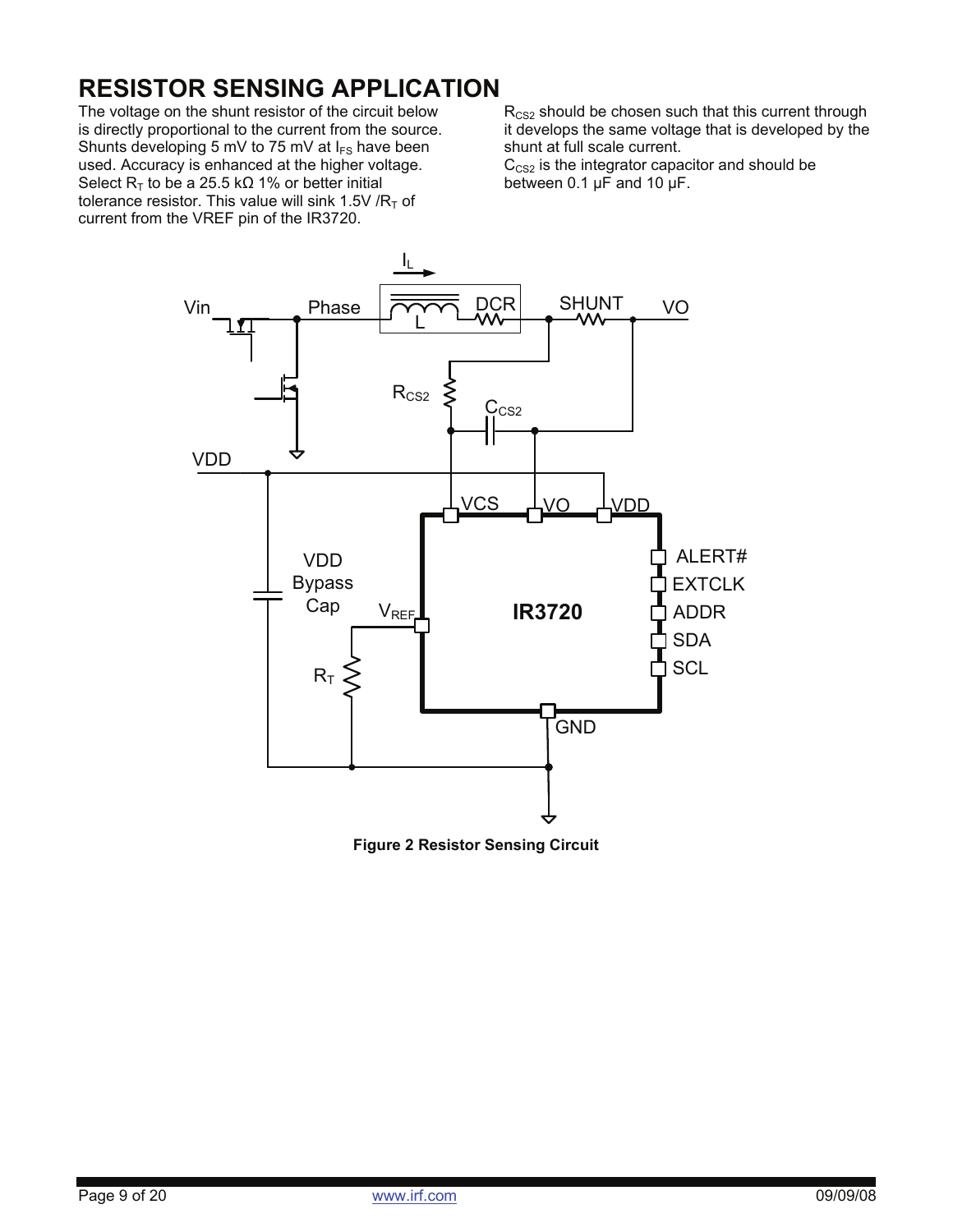## **INDUCTOR DCR CURRENT SENSING APPLICATION**

Referring to the Functional Description Diagram, it can be seen that the shunt function can be accomplished by the DC resistance of the inductor that is already present. Omitting the resistive shunt reduces BOM cost and increases efficiency. In exchange for these two significant advantages two easily compensated design complications are introduced, a time constant and a temperature coefficient.

The inductor voltage sensed between the Rcs1 resistors is not simply proportional to the inductor current, but rather is expressed in the Laplace equation below.

$$
V_L = I_L \cdot DCR\left(1 + s \frac{L}{DCR}\right)
$$

This inductor time constant is canceled when

$$
\frac{L}{DCR} = \frac{R_{CS1} \cdot R_{CS2}}{R_{CS1} + R_{CS2}} \cdot C_{CS1} \, .
$$

Let  $\frac{PCS1 \cdot PCS2}{R_{CS1} + R_{CS2}} = R_{eq}$  $\frac{\mathsf{R}_{\text{CS1}}\cdot\mathsf{R}_{\text{CS2}}}{\mathsf{R}_{\text{CS1}}+\mathsf{R}_{\text{CS2}}}=\mathsf{R}_{\text{eq}}\,.$ 

A second equation is used to set the full scale inductor current.

$$
I_{FS} = \frac{V_{IG}}{R_T} \cdot \frac{(R_{CS1} + R_{CS2})}{DCR}
$$
. Let

 $R_{CS1}$  +  $R_{CS2}$  =  $R_{sum}$  and solve for Rsum.

Select a standard value  $C_{CS1}$  that is larger than

$$
\frac{4 \cdot L}{DCR \cdot R_{SUM}}
$$
. Solve for  $R_{eq}$ .

We now know Req and Rsum, but we do not know the individual resistor values  $R_{CS1}$  or  $R_{CS2}$ . The next step is to solve for them simultaneously. By substituting  $R_{sum}$  into the  $R_{eq}$  equation the following can be written:

$$
R_{eq} = \frac{R_{CS1} \cdot R_{CS2}}{R_{sum}}
$$
, which can then be rearranged to

$$
R_{CS1}^2 - R_{CS1} \cdot R_{sum} + R_{eq} \cdot R_{sum} = 0.
$$

Note that this equation is of the form

 $ax<sup>2</sup> + bx + c = 0$  where a=0, b=-Rsum, and c=Req•Rsum. The roots of this quadratic equation will be  $R_{CS1}$  and  $R_{CS2}$ . Use the higher value resistor as  $R_{CS1}$  in order to minimize ripple current in  $C_{CS1}$ .

$$
R_{CS1} = R_{SUM} \cdot \frac{1 + \sqrt{1 - 4 \cdot \frac{R_{eq}}{R_{SUM}}}}{2}
$$

and

$$
R_{CS1} = R_{SUM} \cdot \frac{1 - \sqrt{1 - 4 \cdot \frac{R_{eq}}{R_{SUM}}}}{2}
$$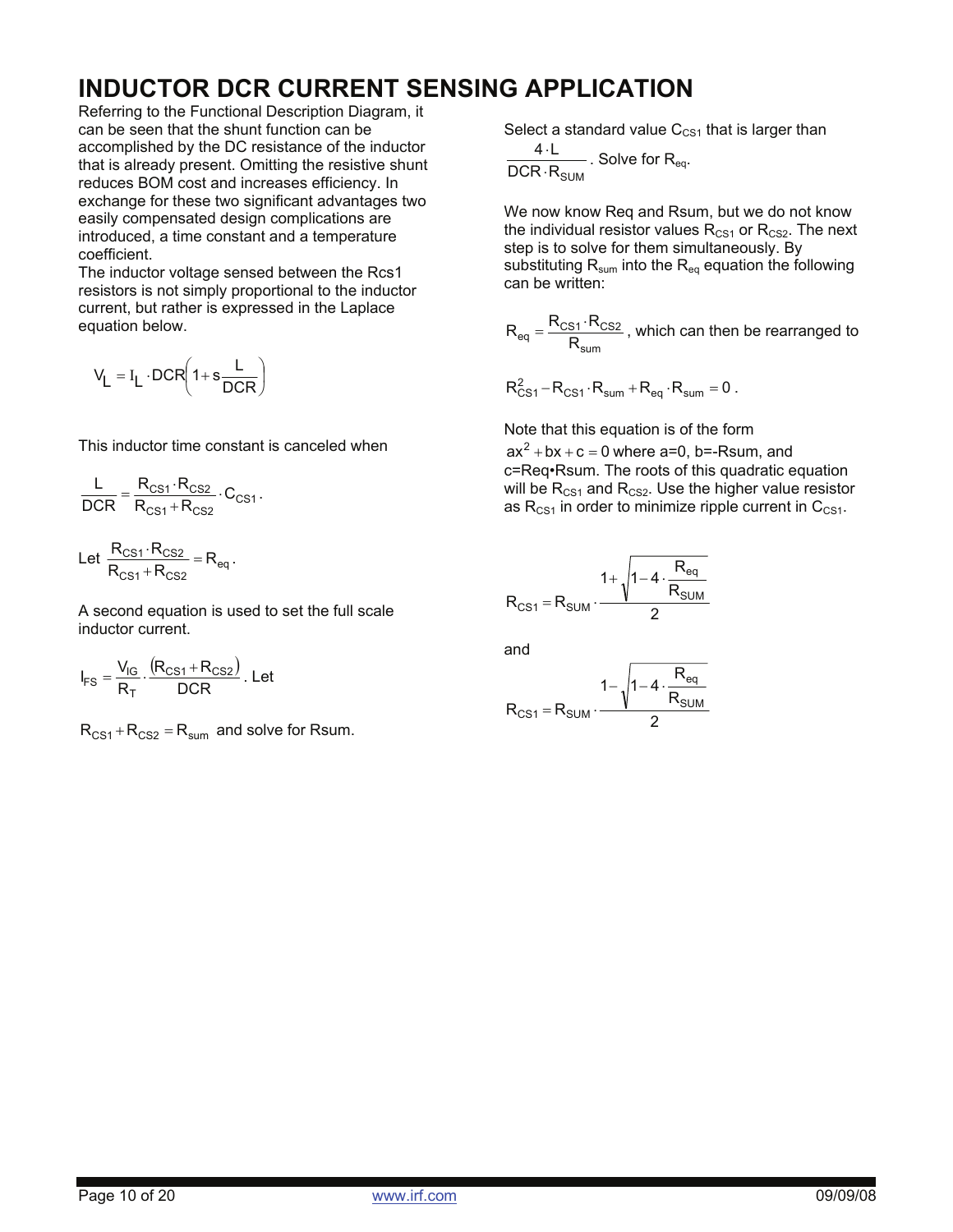### **THERMAL COMPENSATION FOR INDUCTOR DCR CURRENT SENSING**

The positive temperature coefficient of the DCR can be compensated if  $R<sub>T</sub>$  varies inversely proportional to the DCR. DCR of a copper coil, as a function of temperature, is approximated by

$$
DCR(T) = DCR(T_R) \cdot (1 + (T - T_R) \cdot TCR_{Cu}) \tag{2}
$$

 $T_R$  is some reference temperature, usually 25 °C, and  $TCR<sub>Cu</sub>$  is the resistive temperature coefficient of copper, usually assumed to be 0.0039 near room temperature. Note that equation 2 is linearly increasing with temperature and has an offset of  $DCR(T_R)$  at the reference temperature. If  $R<sub>T</sub>$  incorporates a negative temperature coefficient thermistor then temperature effects of DCR can be minimized. Consider a circuit of two resistors and a thermistor as shown below.



#### **Figure 3 R<sub>T</sub> Network**

If Rth is an NTC thermistor then the value of the network will decrease as temperature increases. Unfortunately, most thermistors exhibit far more variation with temperature than copper wire. One equation used to model thermistors is

$$
R_{th}(T) = R_{th}(T_0) \cdot e^{\left(\beta \left(\frac{1}{T} - \frac{1}{T_0}\right)\right)}
$$
(3)

where  $R_{th}(T)$  is the thermistor resistance at some temperature T,  $R_{th}(T_0)$  is the thermistor resistance at the reference temperature  $T_0$ , and β is the material constant provided by the thermistor manufacturer. Degrees Kelvin are used in equation 3. If  $R<sub>s</sub>$  is large and  $R<sub>P</sub>$  is small, the curvature of the effective network resistance can be reduced from the curvature of the thermistor alone. Although the exponential equation 3 can never compensate linear equation 2 at all temperatures, a spreadsheet can be constructed to minimize error over the temperature interval of interest. The resistance  $R<sub>T</sub>$  of the network shown as a function of temperature is

$$
R_{T}(T) = R_{s} + \frac{1}{\frac{1}{R_{p}} + \frac{1}{R_{th}(T)}}
$$
(4)

using  $R_{th}(T)$  from equation 3.

Equation 1 of the last section may be rewritten as a new function of temperature using equations 2 and 4 as follows:

$$
I_{FS}(T) = \frac{V_{IG}}{R_T(T)} \cdot \frac{(R_{CS1} + R_{CS2})}{DCR(T)}.
$$
 (5)

With Rs and Rp as additional free variables, use a spreadsheet to solve equation 5 for the desired full scale current while minimizing the  $I_{FS}(T)$  variation over temperature.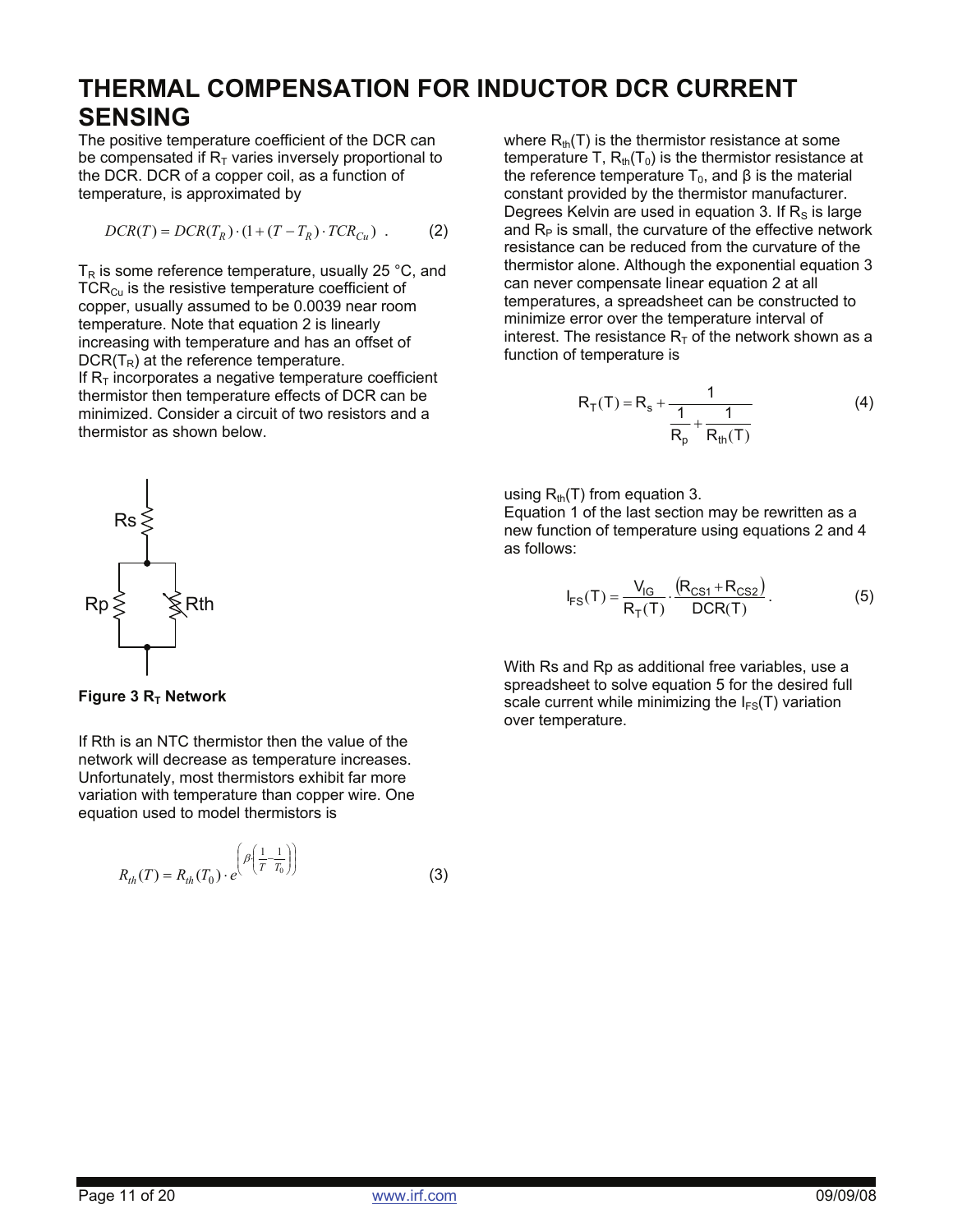## **TYPICAL 2-PHASE DCR-SENSING APPLICATION**

The IR3720 is capable of monitoring power in a multiphase converter. A two-phase circuit is shown below. The voltage output of any phase is equal to that of any and every other phase, and monitored at VO as before.

Output current is the sum of the two inductor currents  $(I_{L1} + I_{L2})$ . Superposition is used to derive the transfer function for multiphase sensing. The voltage on  $R_{CS2}$ due to  $I_{L1}$  is

$$
I_{L1} \cdot DCR_1 \cdot \frac{(R_{CS2} \parallel R_{CS3})}{R_{CS1} + (R_{CS2} \parallel R_{CS3})}
$$

Likewise, the voltage on  $R_{CS2}$  due to  $I_{L2}$  is

$$
I_{L2} \cdot DCR_2 \cdot \frac{(R_{CS2} \parallel R_{CS1})}{R_{CS3} + (R_{CS2} \parallel R_{CS1})}
$$

The current through  $R_{CS2}$  due to both inductor currents is  $I_{CS}$ . From the two equations above

$$
I_{CS} = \frac{I_{L1}DCR_1R_{CS3} + I_{L2}DCR_2R_{CS1}}{R_{CS1}R_{CS2} + R_{CS1}R_{CS3} + R_{CS2}R_{CS3}}
$$

If  $DCR_1=DCR_2$ , and  $R_{CS1}=R_{CS3}$ , then  $I_{CS}$  can be simplified to

$$
I_{CS} = \frac{(I_{L1} + I_{L2}) \cdot DCR_1}{R_{CS1} + 2R_{CS2}}
$$

Full scale  $I_{CS}$  current corresponds to

$$
I_{CSFS} = \frac{V_{IG}}{R_T}
$$

which yields 256 digital current counts (0100 0000 0000 0000).

Full scale total inductor current is

$$
(\mathsf{l}_{\mathsf{L}1} + \mathsf{l}_{\mathsf{L}2})_{FS} = \frac{\mathsf{V}_{\mathsf{lG}}}{\mathsf{R}_{\mathsf{T}}} \cdot \frac{(\mathsf{R}_{CS1} + 2 \cdot \mathsf{R}_{CS2})}{DCR}
$$



**Figure 4Two Phase DCR Sensing Circuit**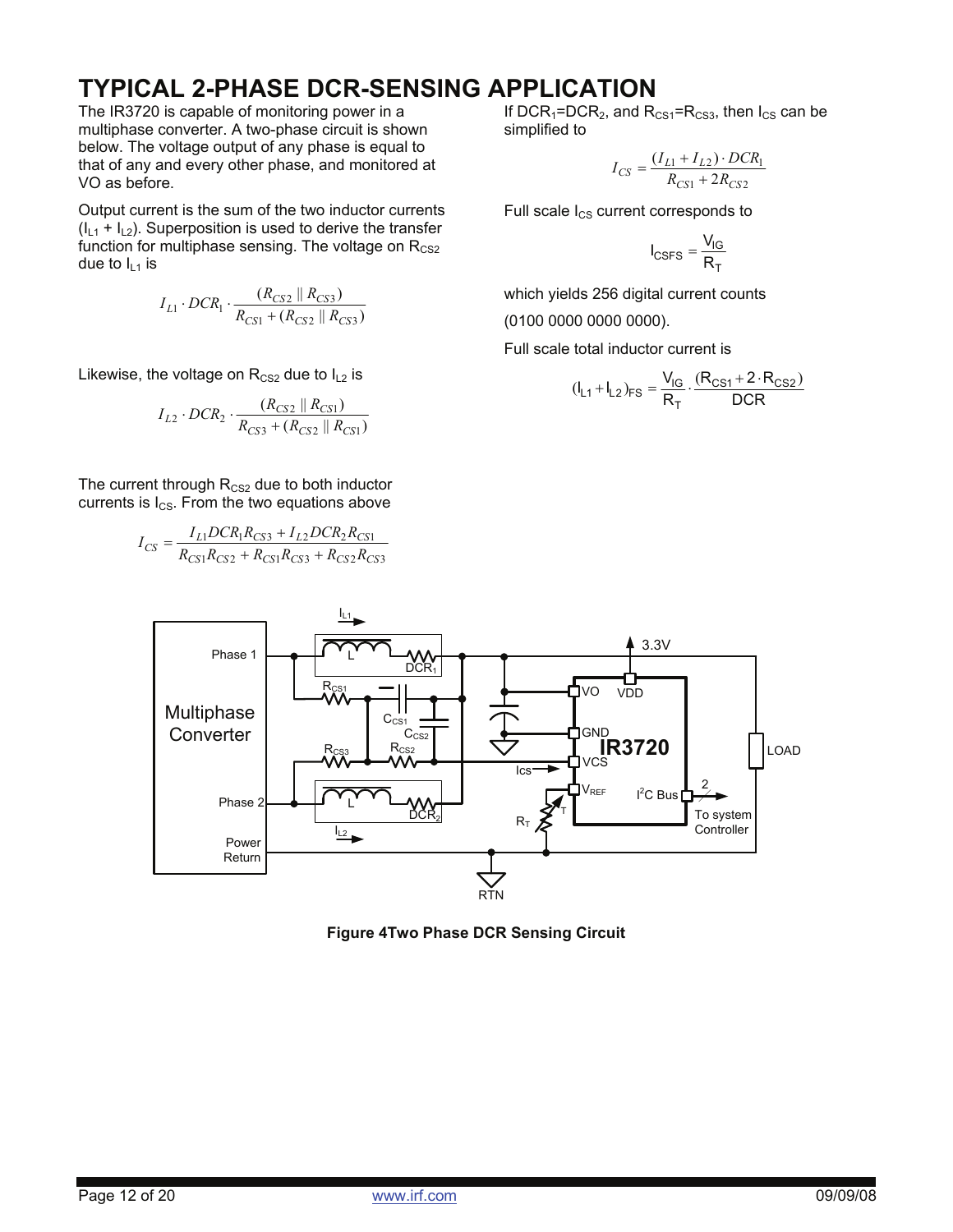## **ERROR MANAGEMENT**

Component value errors external to the IR3720 contribute to power and current measurement error. The power reported by the IR3720 is a function not only of actual power or current, but also of products and quotients of  $R_T$ ,  $R_{CS1}$ ,  $R_{CS2}$ , DCR (or  $R_{SHUNT}$ ), as well as parameters internal to the IR3720. The tolerance of these components increases the total power or current error. Small signal resistors are typically available in 1% tolerance, but 0.1% parts are available. Shunts are also available at 1% or 0.1% tolerance. The DCR tolerance of inductors can be 5%, but 3% are available. Fortunately, it is not typical that worst-case errors would systematically stack in one direction. It is statistically likely that a high going value would be paired with a low going value to somewhat cancel the error. Because of this, tolerances can be added in quadrature (RSS). As an example, a 3% DCR used with a 1%  $R_{T}$ , a 1%  $R_{CS}$ , and 3.3% IR3720 contributes

$$
\sqrt{(0.03)^2 + (0.01)^2 + (0.01)^2 + (0.033)^2} \approx 4.7\%
$$

error to a typical system.

Quantization error occurs in digital systems because the full scale is partitioned into a finite number of intervals and the number of the interval containing the measured value is reported. It is not likely that the measured value would correspond exactly to the center of the interval. The error could be as large as half the width of the interval. With a binary word size of eight, full scale is partitioned into 255 intervals. Consider a measurement made near full scale. Any signal in this interval is less than ± .2% (one-half of 100% / 256) away from the interval's center, and would therefore never have more error than that due to quantization. On the other hand, consider a measurement at one-tenth full scale. One-half of an interval size at this level corresponds to 2% of the reported value! Relative quantization error increases as the measured value becomes small compared to the full-scale value.

Quantization error can be reduced by averaging a sequence of returned values.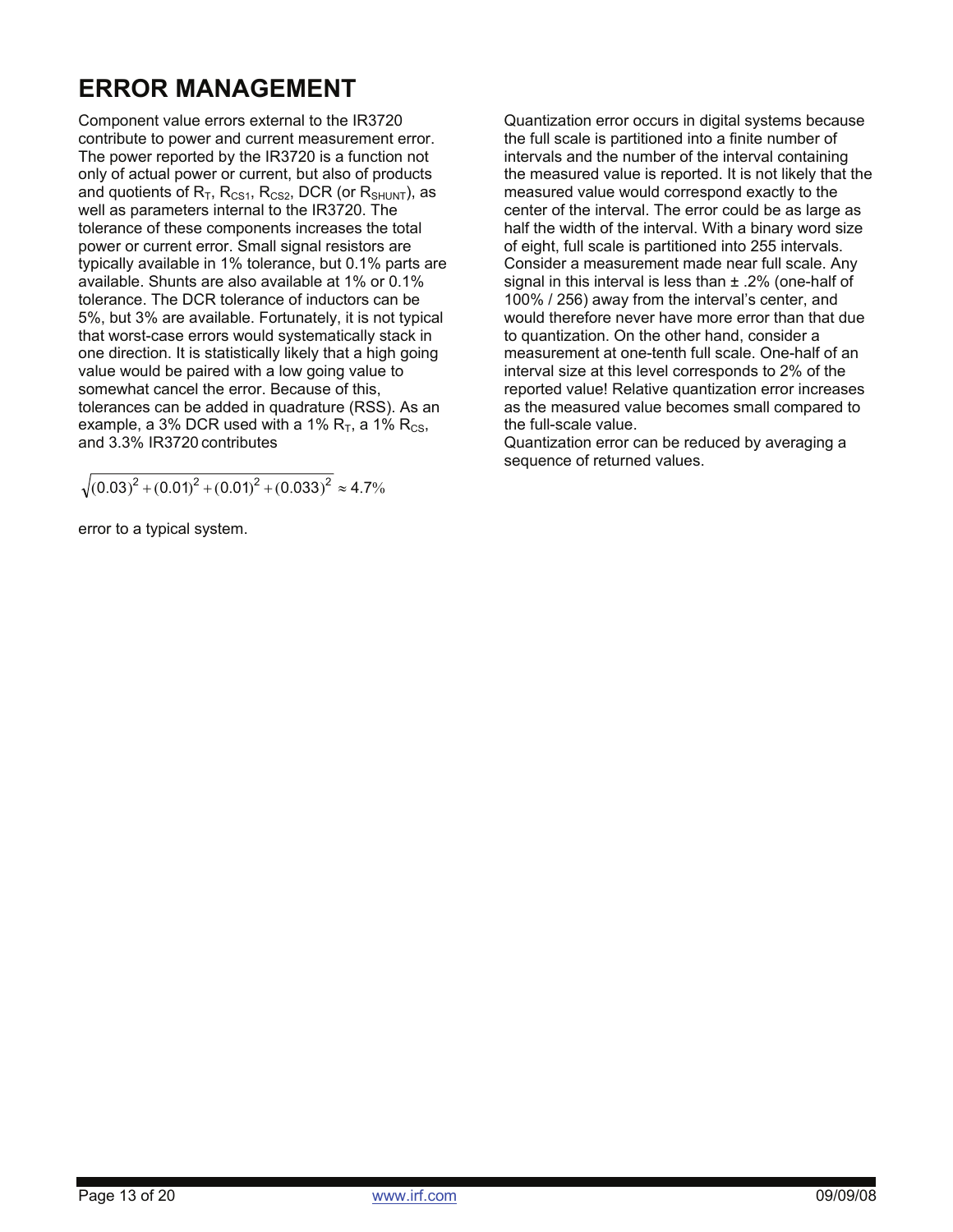## **CONFIGURATION REGISTER**

A configuration register is maintained via the  $I^2C$ MFR\_SPECIFIC\_00 command, code # D0h. The low order nibble (d3, d2, d1, d0) contains a binary number N from zero to eight. The averaging interval is  $2<sup>N</sup>$  milliseconds. N defaults to zero on start up.

The next bit (d4) is to be used as a function enable bit. b'1 commands an energy saving shut down mode, and power on default b'0 commands fully functioning mode.

d5 high enables the EXTCLK pin to receive the external clock signal, and default d5 low enables the internal clock.

The next two bits (d7, d6) program the output parameter. B'00 causes power to be measured and is the power on default state. B'01 causes voltage to be measured. B'10 causes current to be measured. B'11 is not defined and should not be used.

The next bit (d8) is used to configure the ALERT# pin. b'0 is the power on default, and commands ALERT# being pulled low when new data is available. b'1 programs the ALERT# to pull low when the programmable threshold level is exceeded, whether it is power, voltage, or current.

Register bits (d15...d9) are the ALERT# threshold register. If the output register is larger than this register, and if (d8) is b'1, then the ALERT# pin will pull low. The two least significant bits of the output register are not represented in the ALERT# threshold register. d15…d9 defaults to zero on start up.

The results of a configuration register change will be reflected in the OUTPUT REGISTER after previously requested operations have completed.

| BIT#            | <b>CONFIGURATION REGISTER</b> |
|-----------------|-------------------------------|
|                 |                               |
| d0              | Averaging interval (LSB)      |
| d1              | Averaging interval            |
| d2              | Averaging interval            |
| d3              | Averaging interval (MSB)      |
| d4              | Enable                        |
| d5              | <b>External clock</b>         |
| d <sub>6</sub>  | <b>OUTPUT config (LSB)</b>    |
| d7              | <b>OUTPUT</b> config (MSB)    |
| d8              | ALERT# configuration          |
| d9              | ALERT# threshold (LSB + 2)    |
| d <sub>10</sub> | ALERT# threshold              |
| d11             | ALERT# threshold              |
| d12             | ALERT# threshold              |
| d13             | ALERT# threshold              |
| d14             | ALERT# threshold              |
| d15             | ALERT# threshold (MSB)        |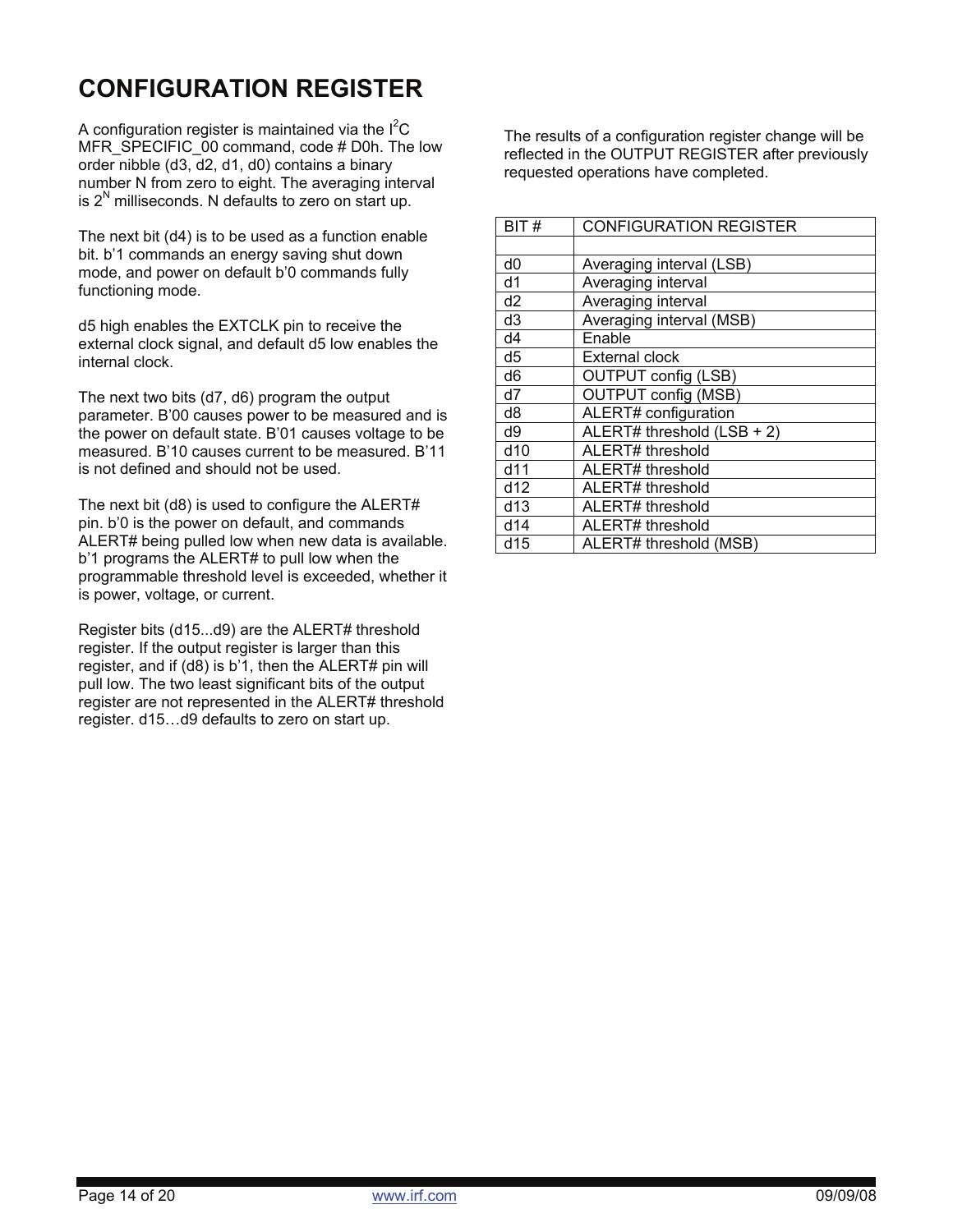## **OUTPUT REGISTER**

The output register is loaded with a two's compliment factor of voltage, current, or power, depending on the last request loaded into the configuration register.  $l^2C$ "Direct Data Format" is used. The value of the output register is to be multiplied by a scale factor that is derived from equations 1 and 2 above. Maximum power is the product of maximum voltage and maximum current.

The range of valid values is indicated in Table 2 below.

### **Table 2 Output Register Range of Returned Values**

| Parameter    | Returned value      | Returned  |
|--------------|---------------------|-----------|
|              | (twos compliment    | value     |
|              | binary)             | (decimal) |
| FS voltage   | 0100 0000 0000 0000 | 256       |
| Zero voltage | 0000 0000 0000 0000 | 0         |
| +FS current  | 0100 0000 0000 0000 | 256       |
| -FS current  | 1100 0000 0000 0000 | $-256$    |
| +FS power    | 0100 0000 0000 0000 | 256       |
| -FS power    | 1100 0000 0000 0000 | $-256$    |

A binary point is implicitly located to the left of the first six least significant figures, as in the example below.

### SYYY YYYY YY.00 0000

The "S" above is the twos compliment sign bit, and the "Y's" are the twos compliment. Six zeros pad out the two byte response. These padding zeros could be considered a factor of the slope, which is allowed by the Direct Data Format. The output register multiplied by its scale factor  $K_x$  yields the requested quantity in engineering units of volts, amps, or watts.

The equations below convert digital counts to engineering units:

Voltage = counts  $\cdot \frac{V_{FS}}{256}$  when configuration register bits (d7, d6) are set to (01).

 $\textsf{Current} = \textsf{counts} \cdot \frac{\mathsf{V}_{\mathsf{IG}} \cdot (\mathsf{R}_{\textsf{CS1}} + \mathsf{R}_{\textsf{CS}})}{256 \cdot \mathsf{R}_{\textsf{T}} \cdot \textsf{DCR}}$ T IG 'lDCS1 <sup>+</sup>DCS2 = counts  $\cdot \frac{V_{IG} \cdot (R_{CS1} + R_{CS2})}{256 \cdot R_T \cdot DCR}$  when configuration register bits (d7, d6) are set to (10).

Power = counts  $\cdot \frac{V_{FS} \cdot V_{IG} \cdot (R_{CS1} + R)}{256 \cdot R_T \cdot DCR}$ T FS ' <sup>V</sup>IG ' (LCS1 <sup>+</sup> LCS2 = counts  $\cdot \frac{V_{FS} \cdot V_{IG} \cdot (R_{CS1} + R_{CS2})}{256 \cdot R_{T} \cdot DCR}$  when configuration register bits (d7, d6) are set to (00).

There is but one output register, and it holds the measurement type (voltage, current, or power) last requested by the configuration register. It is incumbent upon the user to establish correct configuration before requesting a read. READ\_VOUT, READ\_IOUT, and READ\_POUT are equivalent in that each returns the contents of the same output register.

| RIT#   | <b>OUTPUT REGISTER</b>     |
|--------|----------------------------|
| 415.90 | Output variable, D0 is LSB |

### **RESERVED COMMAND CODES**

Command codes D2h through D5h, D7h, and D8h are reserved for manufacturing use only and could lead to undesirable device behavior.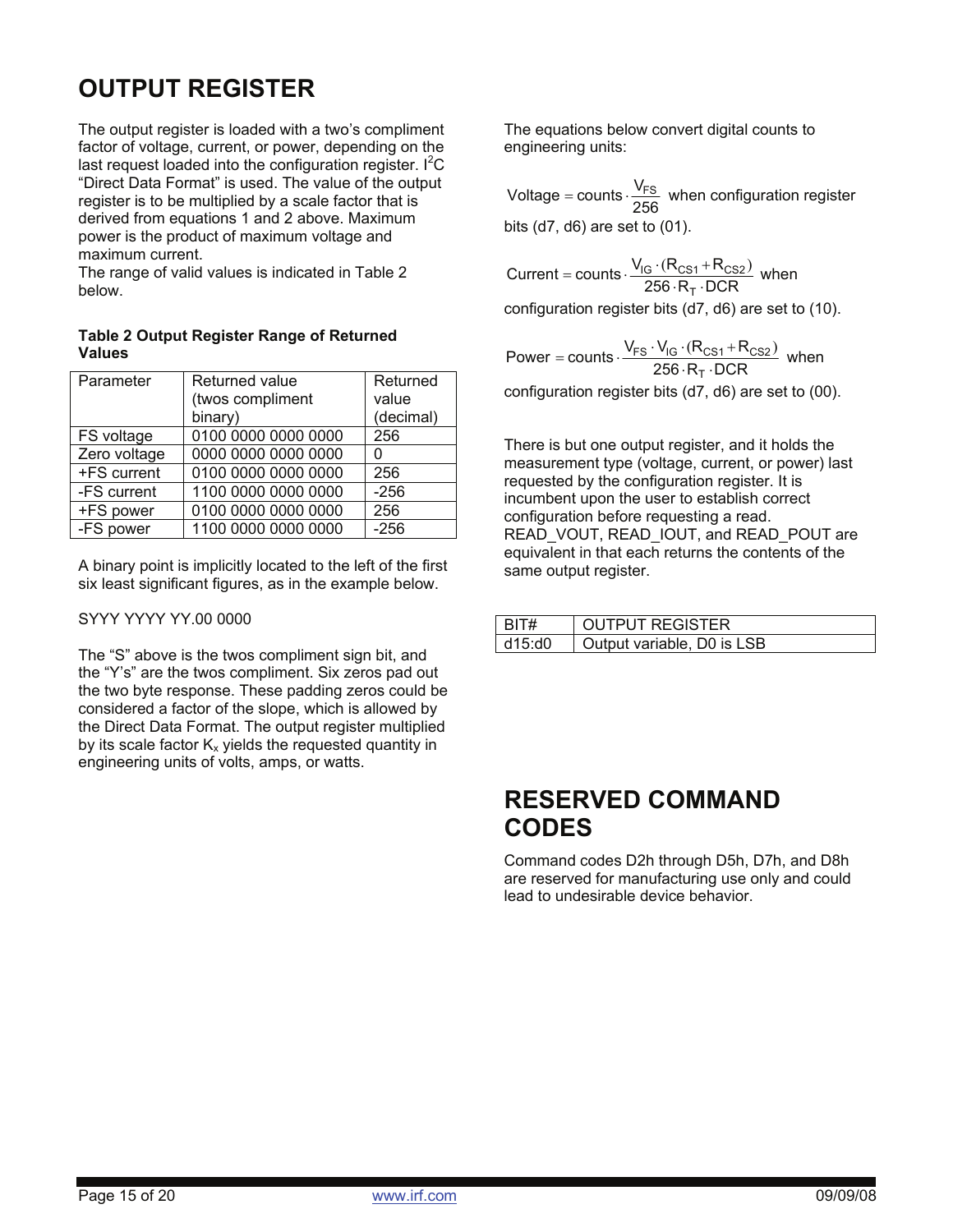## **PACKET PROTOCOL**

- S = Start Condition
- $W = Bus$  write (lo)
- $R = Bus$  read (hi)
- $A =$  Acknowledge, = 0 for ACK, =1 for NACK
- P = Stop Condition
- = master to slave
	- = slave to master

|   | <b>Bus Write CONFIGURATION Register</b>            |  |  |  |  |  |  |  |  |  |  |  |  |               |                                                       |  |  |  |         |     |                |  |     |                                 |   |  |
|---|----------------------------------------------------|--|--|--|--|--|--|--|--|--|--|--|--|---------------|-------------------------------------------------------|--|--|--|---------|-----|----------------|--|-----|---------------------------------|---|--|
| S | <b>WIA</b><br>Slave Address<br><b>Command Code</b> |  |  |  |  |  |  |  |  |  |  |  |  | Data Byte Low |                                                       |  |  |  |         |     | Data Byte High |  |     | A                               | D |  |
| S | see Table 1                                        |  |  |  |  |  |  |  |  |  |  |  |  |               | 0   0   A   d7   d6   d5   d4   d3   d2   d1   d0   A |  |  |  | d15 d14 | d13 | d12            |  | d10 | $\cdot \circ$   d9   d8   A   P |   |  |

#### **Bus Read CONFIGURATION Register**

| Slave<br>Address | W | A | ;ommand | Code |                | IAISI     | Slave<br>Address | RA. |        |    | Data Byte Low |                                              |  |                               |   |     |                 | Data Byte High |       |     |    |    | A | D |
|------------------|---|---|---------|------|----------------|-----------|------------------|-----|--------|----|---------------|----------------------------------------------|--|-------------------------------|---|-----|-----------------|----------------|-------|-----|----|----|---|---|
| see<br>Table     |   |   |         | 10 O | $\bigcap$<br>u | <b>AS</b> | See<br>$Table$ . |     | $A$ d7 | AG | $d5$ $d4$     | $\overline{3}$ d <sub>2</sub> d <sub>1</sub> |  | $\overline{1}$ d <sub>0</sub> | Δ | d15 | $1 d14$ d13 d12 |                | 1 d11 | d10 | d9 | d8 |   | D |

#### **Bus Read\_VOUT (Output Register for Configuration register Data Byte Low = 01XXXXXX)**

| Slave<br>Address | W | A | Command Code                  | AIS | Slave<br>Address | RIA. |          |    |                   | Data Byte Low  |  |                        |   |           |           | Data Byte High |      |     |    |    | A | D |
|------------------|---|---|-------------------------------|-----|------------------|------|----------|----|-------------------|----------------|--|------------------------|---|-----------|-----------|----------------|------|-----|----|----|---|---|
| see<br>Table     |   | A | <b>0</b><br>v<br>$\mathbf{v}$ | ات  | See<br>Table i   |      | <b>A</b> | d7 | $\overline{1}$ d6 | d5 d4 d3 d2 d1 |  | $\vert$ d <sub>0</sub> | A | $d15$ d14 | $d13$ d12 |                | dd11 | d10 | d9 | d8 |   |   |

#### **Bus Read\_IOUT (Output Register for Configuration register Data Byte Low = 10XXXXXX)**

| Slave<br>Address | M | A | Command Code            | AI SI | Slave<br>Address | RA. |      |          | Data Byte Low       |                   |               |                        |   |           |             | Data Byte High |      |     |    |                | A | D |
|------------------|---|---|-------------------------|-------|------------------|-----|------|----------|---------------------|-------------------|---------------|------------------------|---|-----------|-------------|----------------|------|-----|----|----------------|---|---|
| see<br>Table     |   | A | J.<br>ັ<br>$\mathbf{v}$ | 00A   | See<br>Table 1   |     | IAI. | d7<br>d6 | $d5$ d <sub>4</sub> | $\overline{A}$ d3 | $\vert$ d2 d1 | $\vert$ d <sub>0</sub> | A | $d15$ d14 | $d13$ $d12$ |                | dd11 | d10 | d9 | d <sub>8</sub> |   |   |

#### **Bus Read\_POUT (Output Register for Configuration register Data Byte Low = 00XXXXXX)**

| Slave<br>Address | W | Command Code | S<br>I Al | Slave<br>Address | <b>RA</b> |                      |                        |                        | Data Byte Low  |                |   |      |               | Data Byte High |                  |     |    |    | AI | D. |
|------------------|---|--------------|-----------|------------------|-----------|----------------------|------------------------|------------------------|----------------|----------------|---|------|---------------|----------------|------------------|-----|----|----|----|----|
| see<br>Table     |   | U<br>◡       | ت         | See<br>Table 1   |           | $\overline{A}$<br>d7 | $\vert$ d <sub>5</sub> | $\vert$ d <sub>4</sub> | $d3$ $d2$ $d1$ | $\overline{d}$ | Δ | dd15 | i d14 d13 d12 |                | dd1 <sup>4</sup> | d10 | d9 | d8 |    | D  |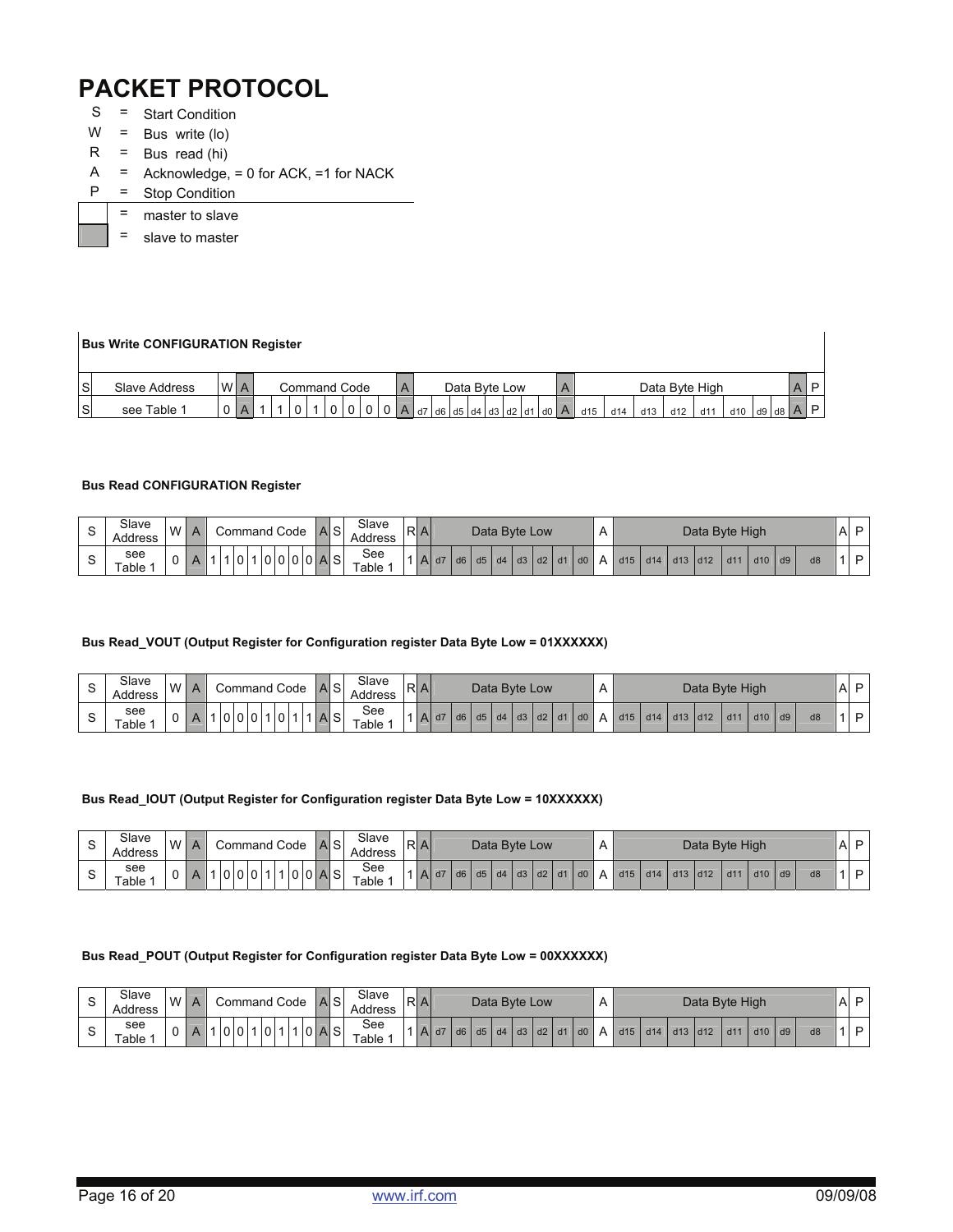### **PCB PAD AND COMPONENT PLACEMENT**

The figure below shows suggested pad and component placement.





PCB Copper



Component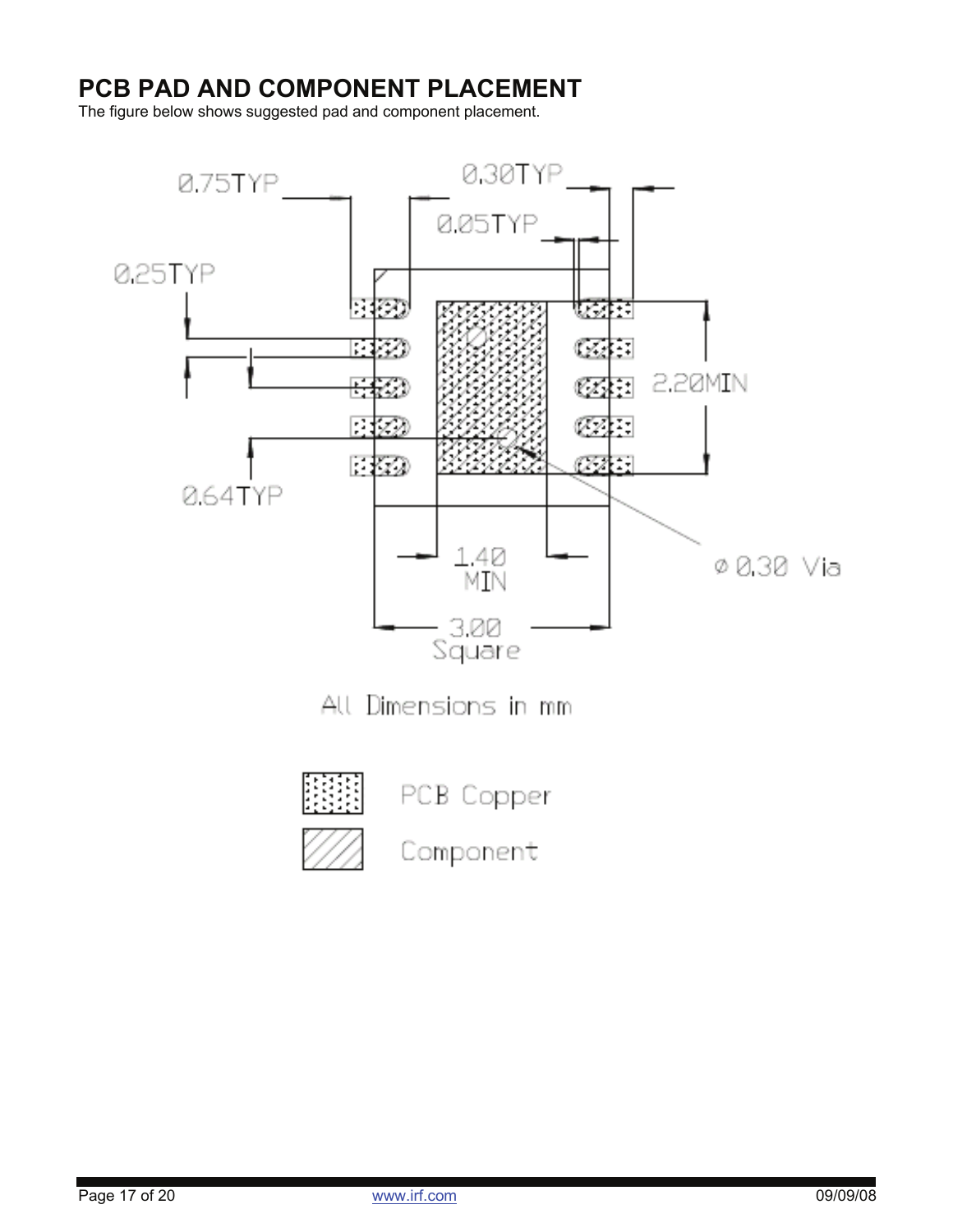### **SOLDER RESIST**

The figure below shows the suggested solder resist placement.



All Dimensions in mm



PCB Copper

PCB Solder Resist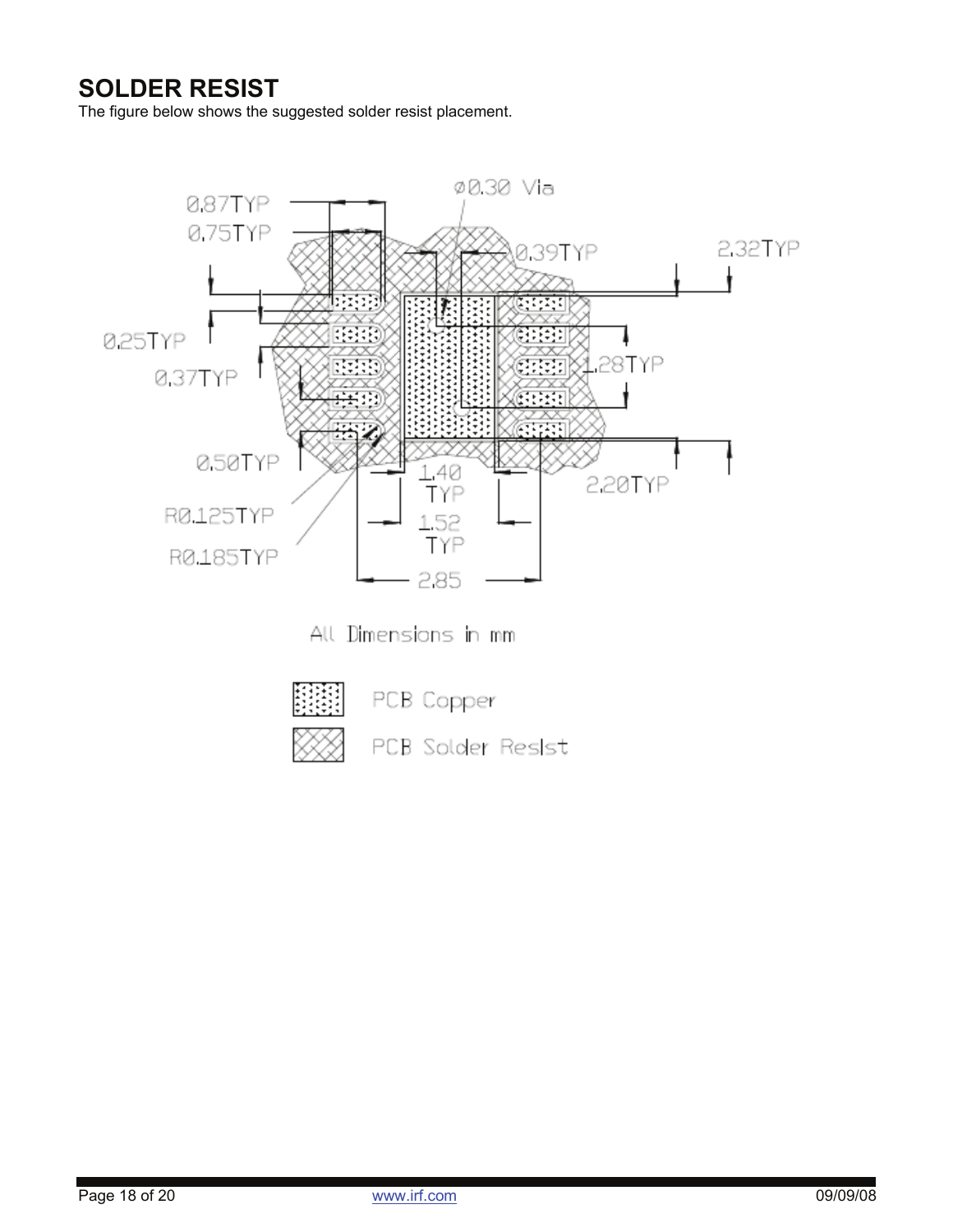### **STENCIL DESIGN**

The figure below shows a suggested stencil design.



- Stencil Aperture
- All Dimensions in mm